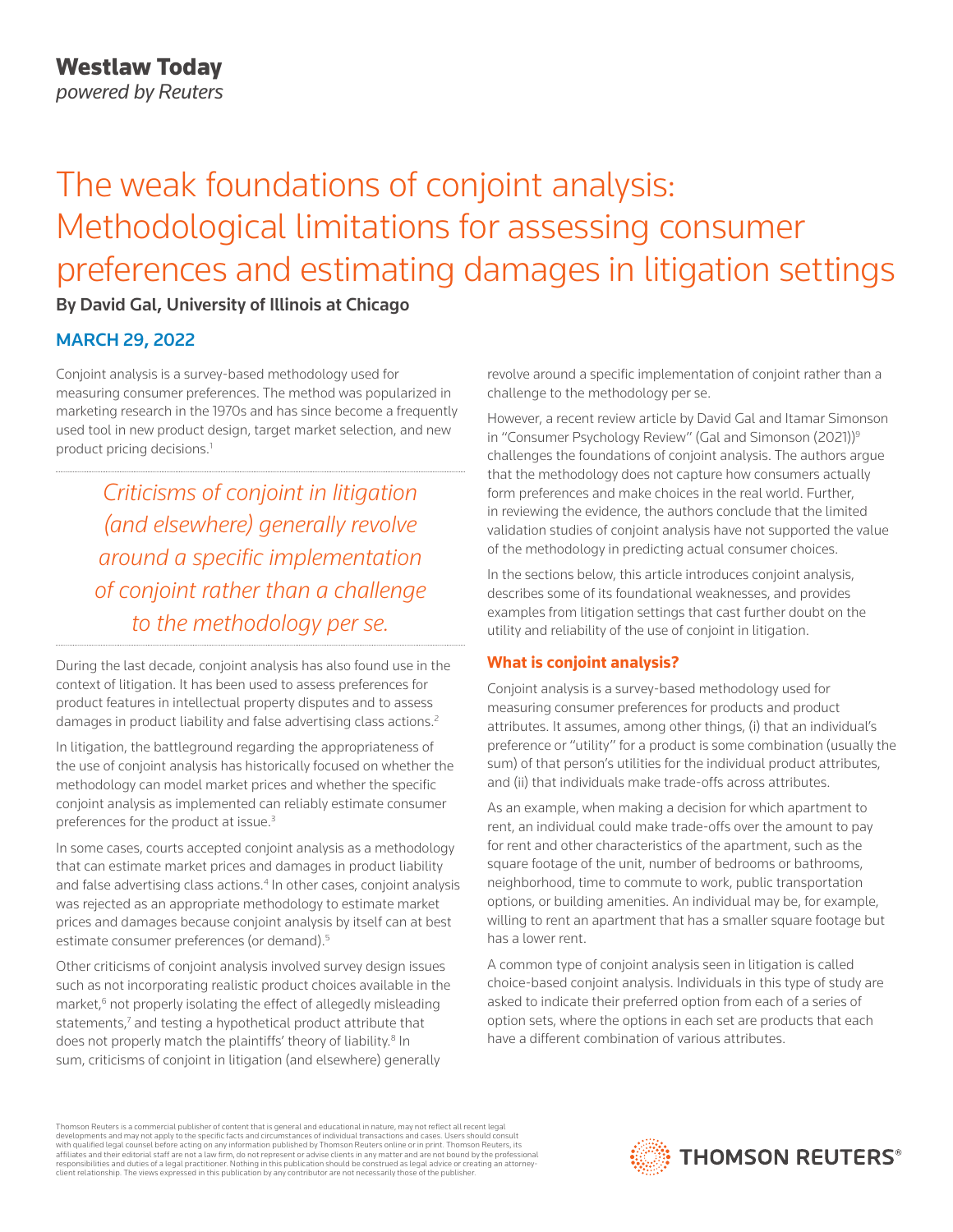For example, study participants might be tasked to make a choice among four cellular phone options that differ on brand, price, screen size, camera quality, and battery life. They then repeat this across many sets of four different phones. Statistical techniques are then used to estimate how the "level" of each attribute (e.g., a particular price level or a particular brand) contributes to the individuals' choices, with each attribute level being assigned a utility or "part-worth" indicating its relative value to the individuals.<sup>10</sup>

With these part-worths, a consumer's preference (or utility) for a product consisting of any combination of attributes can be computed by summing the part-worths of the attribute levels.<sup>11</sup> In addition, using these part-worths, one can estimate how much more a consumer is willing to pay to obtain a particular feature or an improved versus inferior level of a given attribute. This information, in the form of a dollar or percentage reduction in product value, is commonly used in consumer class action litigation as a key input to the estimation of economic damages.

## **The popularity of conjoint analysis is not based on evidence**

The popularity of conjoint analysis as a marketing research technique over several decades has led to the assumption that it is a reliable, well-validated method of assessing consumer preferences. Its relative methodological sophistication and the statistically precise estimates it yields likely also contribute to the perception that it is "scientific" and rigorous.

Yet, while limitations in the way conjoint might be implemented have often been noted in litigation and elsewhere, Gal and Simonson (2021) shows that the underpinning logic of the methodology has rarely been examined by academics, nor has the method been subjected to extensive real-world validation.

Part of the rationale for the use of conjoint analysis is the view that consumers can more easily and more reliably provide a holistic evaluation of a product composed of multiple attributes (from which the relative value of individual attributes can be inferred indirectly) than they can directly indicate the relative importance of individual attributes.

Yet, as described in Gal and Simonson (2021), simpler preference measurement tools, such as asking individuals to state their willingness to pay or to rank/rate the relative importance of attributes and attribute levels, have tended to perform as well as or better than conjoint in studies where these measures were used to predict real-world choices.

Moreover, in an absolute sense, neither conjoint nor these simpler preference measurement methods have been shown to predict individuals' real-world choices particularly well.

#### **Conjoint analysis is based on inaccurate assumptions regarding how individuals make choices**

In Gal and Simonson (2021), the authors explain that conjoint analysis often fails to reliably predict consumer preferences because of the false assumptions that precise, stable preferences are the key

determinants of individuals' choices and that preferences can be reliably measured through the methodology.

To be sure, in some cases consumers have strong stable preferences for particular products or attributes, such as a rule against buying bottled water in airports. In such cases, however, the use of conjoint is unlikely to provide much value as consumers can easily articulate these preferences.

Conversely, for decisions that are new or non-habitual (and where conjoint is most expected to add value), consumers tend to lack precise, stable preferences for how they might trade off certain product attributes for others.

For these decisions, consumers tend to have general preferences (e.g., for quality, value, convenience, style) as opposed to precise, stable preferences for specific products or for how they would trade off one product attribute for another.

*The popularity of conjoint analysis as a marketing research technique over several decades has led to the assumption that it is a reliable, well-validated method of assessing consumer preferences.*

For example, before engaging in a purchase decision for a barbeque grill, many consumers likely would not have a preference for a specific model or configuration. They likely would not have welldefined notions about how much more they prefer a grill with a few extra square inches of cooking area or with a few extra tool hooks. Yet respondents are commonly asked to make these types of tradeoffs in conjoint analysis performed in the litigation context.

In *Williams v. Apple*, for instance, which involved allegations of misrepresentations in the terms of service of Apple's iCloud services, respondents to a conjoint survey were asked to trade off brand, storage size, storage location (fully on Apple servers, or partially on third-party servers), and number of users that can share storage (only one user, or up to six users), among other attributes.12 Many consumers are unlikely to have stable preferences for how they would trade off different levels of these kinds of attributes.

In fact, consumers generally do not approach such decisions with well-formed preferences; rather they "construct" their preferences in the process of making a decision. Many of the factors that influence this process are largely unpredictable and cannot be anticipated ahead of time, such as goals or information that only becomes accessible at the time the decision is being made.

This is especially the case when consumers are not exposed to key choice determinants — such as reviews, new options, and product recommendations — until they are at or near the point of making a decision.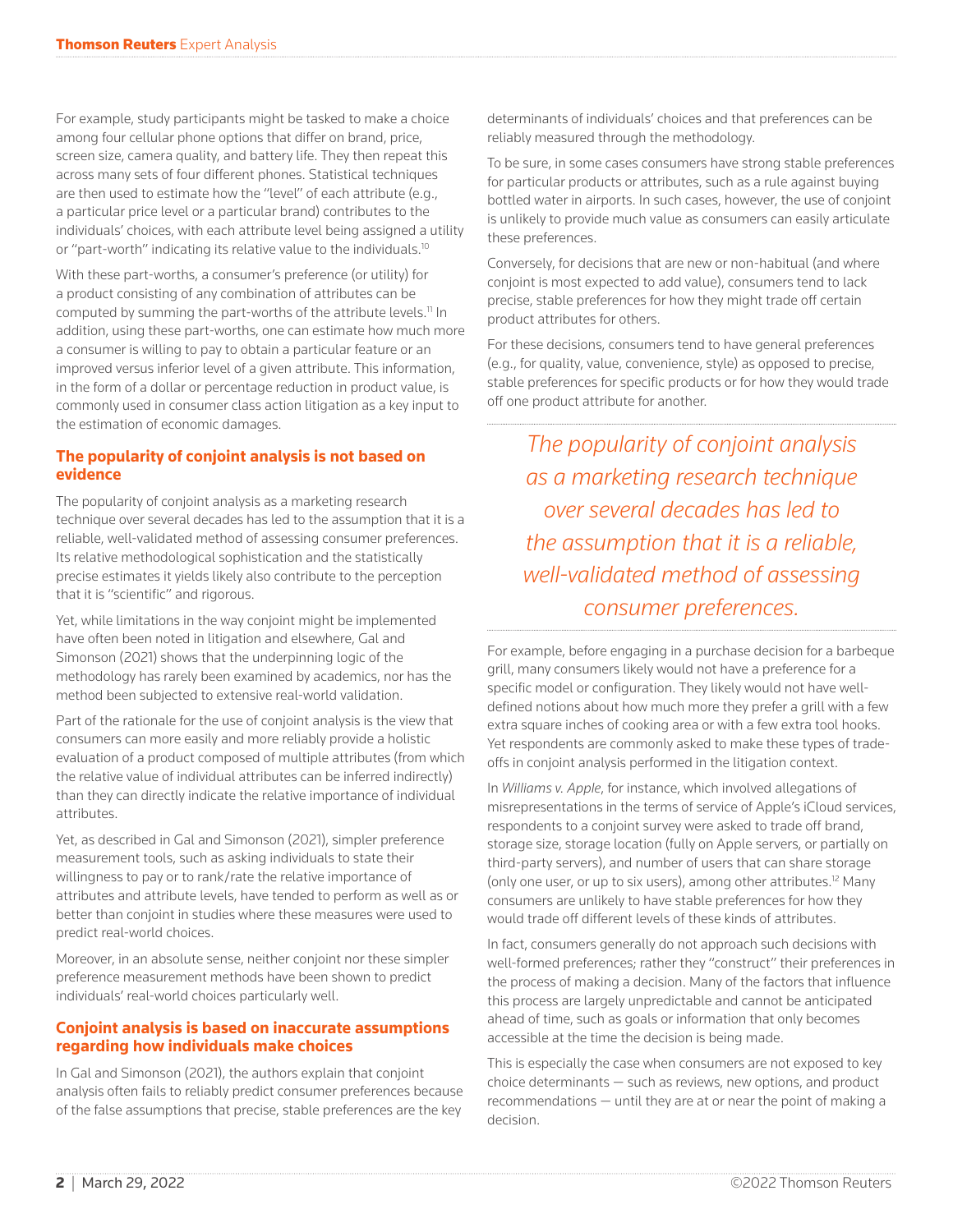To illustrate, while shopping, a consumer might read a review that elucidates the benefits of a particular product feature the consumer would not have otherwise appreciated, and this might then play a decisive role in the consumer's choice. The influence of such just-intime information casts doubt on the value of conjoint analysis, which aims to measure preferences precisely. As such, conjoint analysis is likely to inflate the importance of attributes that ultimately play little role in consumers' actual purchase decisions.

## **Other limitations of conjoint analysis for capturing how consumers make choices**

Conjoint analysis has additional features that impinge on its ability to capture the way individuals form preferences. For example, by asking consumers to make choices among options that vary on a set of attributes, the methodology prods consumers to make tradeoffs among attributes and to do so consistently across choices. This leads to the appearance that consumers' choices are precisely determined by preferences for trade-offs among the specified attributes.

*Conjoint analysis is likely to inflate the importance of attributes that ultimately play little role in consumers' actual purchase decisions.*

However, this often will not reflect how consumers choose in the real world, and might therefore lead to a distorted evaluation. For example, in some categories consumers will base their choice primarily on a single factor (e.g., brand), yet the conjoint procedure will lead them to consider and make trade-offs that they would not otherwise make.<sup>13</sup>

A related issue identified in Gal and Simonson (2021) is that the inputs individuals rely on when making choices in a conjoint task tend to be different from those they rely on when making actual choices.

For example, when buying a car, individuals may depend heavily on the advice of a friend or may simply decide to visit the lot of a favored brand. This will lead consumers to be exposed to a very different set of options than they would typically encounter in a conjoint task.

These types of external factors were not present, for instance, in the plaintiffs' conjoint survey of Jeep Grand Cherokee purchasers in *In re FCA EcoDiesel Litigation*, which involved allegations of emissions defeat devices. The conjoint survey had as attributes only engine performance (the attribute of interest), drive type, trim level, steering performance, car connectivity system performance, and price.<sup>14</sup>

The issue of motivation is also important. As explained in Gal and Simonson (2021), when evaluating mundane or trivial features, because they know their preferences are being measured and might be impactful, consumers are likely to be more deliberative and

reflective of their choices in a conjoint task than when making a similar choice in the real world.

Conversely, for features consumers consider important, they are likely to be less motivated to deliberate and rigorously evaluate the alternatives in a conjoint task than in the real world given the relatively lower motivation in the former context.

As an example of a potentially unimportant attribute, in *Krommenhock v. Post Foods*, which involved allegations of misrepresentations on cereal boxes, respondents were asked to trade off cereal box statements such as "less processed nutrition you can see," "helps support a healthy metabolism," and "is an excellent source of folic acid and iron."<sup>15</sup> Many consumers likely would pay more attention to these label claims in the conjoint exercise than they would in a real-world purchasing decision.

## **Conclusion**

Despite its popularity, the assumptions and performance of conjoint analysis have been subject to relatively little scrutiny. Indeed, criticisms of conjoint in litigation (and elsewhere) generally revolve around a specific implementation of conjoint rather than a challenge to the methodology per se. When the criticisms take the form of arguing that the manner in which a particular conjoint task is implemented is not realistic, they may falsely imply that by improving the degree of realism the limitations can be remedied.<sup>16</sup>

In fact, as described in this article, conjoint analysis is founded on fundamentally inaccurate assumptions, namely that precise, stable preferences relatively accurately determine consumer choices, and that these preferences can be measured through tasking consumers to compare options comprised of a list of pre-specified attributes. This does not reflect the typical manner in which individuals form preferences and make choices.

In sum, given that conjoint is built on inaccurate assumptions regarding how people make choices, conjoint analysis should not be expected to yield reliable measures of individuals' preferences. This conclusion applies to the use of conjoint analysis to estimate consumer preferences and damages in litigation contexts and calls into question the reliability of results generated by conjoint surveys in such settings.

#### **Notes**

<sup>1</sup> Green and Rao's 1971 paper introduced conjoint analysis to the field of marketing. *In re GM Ignition Switch MDL Litigation, 407 F. Supp. 3d 212 (S.D.N.Y.)* Paul E. Green and Vithala R. Rao, "Conjoint Measurement for Quantifying Judgmental Data," Journal of Marketing Research 8, no. 3 (1971): 355–363. For a discussion of various applications of conjoint analysis, see Vithala R. Rao, Applied Conjoint Analysis (Springer, 2014) ("Rao (2014)").

<sup>2</sup> For example, conjoint analysis has been proposed or implemented in recent product liability class actions in the auto industry (*In re GM Ignition Switch MDL Litigation*, 407 F. Supp. 3d 212 (S.D.N.Y.); *In re FCA EcoDiesel Litigation*, No. 3:17-MD-02777- EMC (N.D. Cal.); *Callaway v. Mercedes-Benz*, No. 8:14-cv-02011 (C.D. Cal. 2014); *In re MyFord Touch Consumer Litigation*, 291 F. Supp. 3d 936 (N.D. Cal. 2018); *Flynn v. FCA US LLC*, No. 3:15-cv-00855 (S.D. Ill.); in the packaged food industry (*Zakaria v. Gerber Products Co.*, No. 2:15-cv-00200 (C.D. Cal. 2015); *Morales v. Kraft Foods Group Inc.*, No. LA CV 14-04387 JAK (PJWx) (C.D. Cal.)); and in the consumer electronics industry (*Davidson v. Apple Inc.*, No. 16-CV-04942-LHK (N.D. Cal.)). Examples of the use of conjoint analysis in intellectual property rights disputes include *Apple Inc. v. Samsung Electronics. Co.*, 67 F. Supp. 3d 1100 (N.D. Cal. 2014); *Visteon Global Technologies Inc. v.*